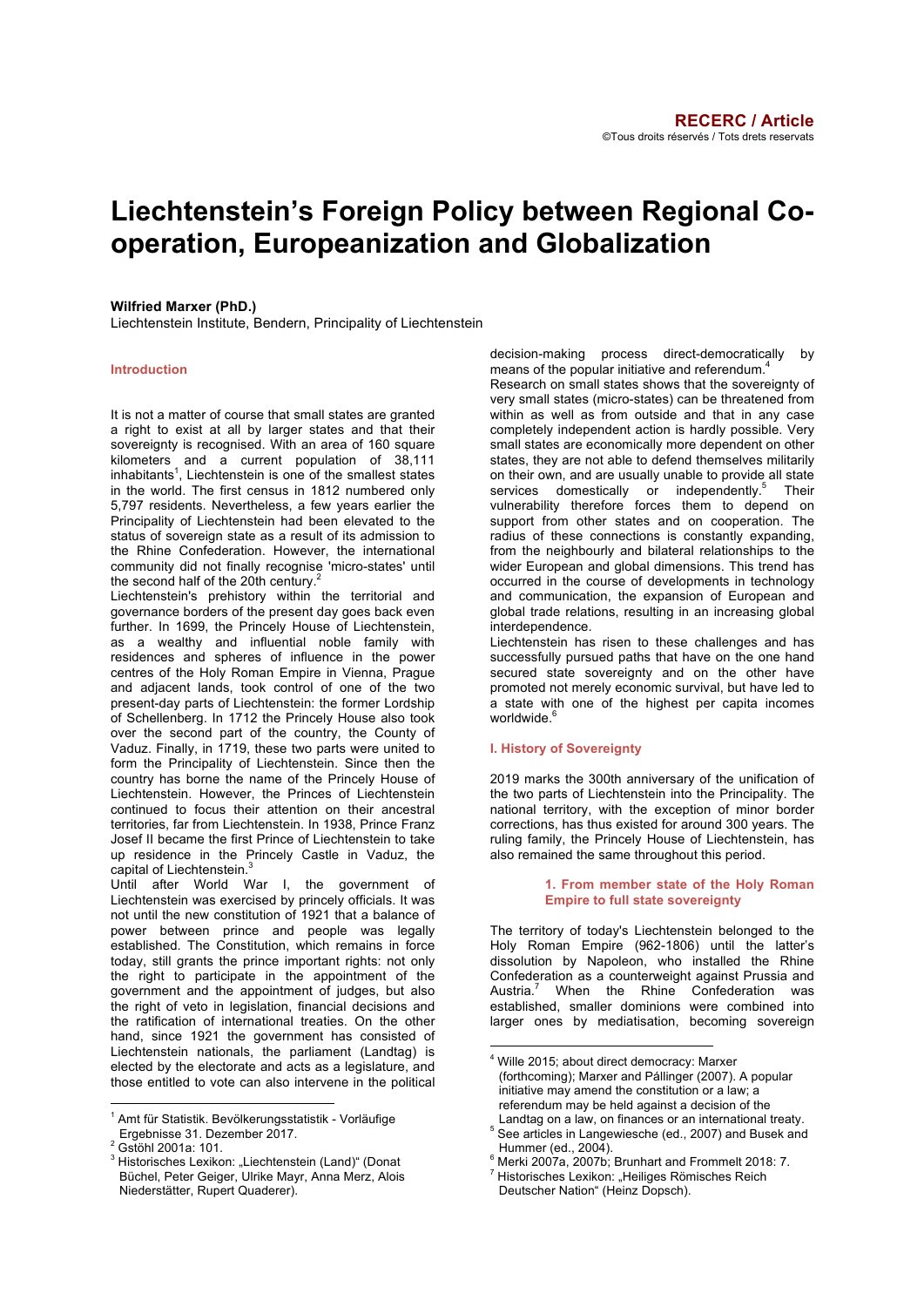states. Liechtenstein, however, was not affiliated to any other state, unlike the present Austrian provinces of Vorarlberg and Tyrol, which Napoleon incorporated into the Kingdom of Bavaria.<sup>8</sup>

Thus, the history of Liechtenstein as a sovereign state begins in 1806. However, the Rhine Confederation only lasted until 1813, the year of Napoleon's defeat at the Battle of Leipzig. At the subsequent Vienna Congress, a new order was established in Europe and the German Confederation of sovereign states was created, to which Liechtenstein once more belonged, Liechtenstein's sovereignty being thus formally recognized by the other members of the German Confederation.

The Prussian-Austrian War led to the end of the German Confederation in 1866 and finally to the foundation of the German national state (the German Reich) in 1871. Austria and Liechtenstein, however, as well as the Dutch-dominated duchies of Luxembourg and Limburg, did not join the German Reich and Liechtenstein thus continued to exist as a sovereign state. In 1868, military service - which had been an unpopular obligation arising from membership of the<br>German Confederation - was abolished in German Confederation - was abolished in Liechtenstein.<sup>9</sup>

## **2. Threats to sovereignty**

Over the following 100 years or so, Liechtenstein maintained close relations with its immediate neighbours. Due to the history and the fact that the Princes of Liechtenstein resided in Vienna and other properties far from Liechtenstein, the period until the end of World War I and Austria's defeat was marked by close ties to the Austrian Empire. In the 19th century Liechtenstein was still a backward agricultural state. Liechtenstein legislation was very strongly oriented towards Austrian legislation. For example, the Common Civil Code has been in force from 1811 to the present day, largely in accordance with the Austrian original, with amendments and case-law based closely on the Austrian model. Liechtenstein's close ties with Austria called into question Liechtenstein's neutrality in World War I, although Liechtenstein did not have a military and had declared its neutrality before the war.<sup>1</sup>

After the First World War, Liechtenstein underwent a turnaround in foreign policy, with the country becoming strongly aligned with Switzerland. Milestones in this development were a customs affiliation treaty with Switzerland in 1923, which is still in force today, and the introduction of the Swiss currency in Liechtenstein.<sup>1</sup>

A more recent threat to sovereignty arose with the rise of National Socialism. Germany's expansion policy under Hitler moved the Third Reich to the borders of Liechtenstein when Austria was annexed to Germany in March 1938. In August 1939, Liechtenstein again

Currency Treaty of 19 June 1980 between the Principality of Liechtenstein and the Swiss Confederation

(Liechtenstein Legal Gazette, LGBl. 1981 no. 51; enter into force on 25 November 1981).

## RECERC n°10 **Liechtenstein's Foreign Policy between Regional co-operation, Europeanization and Globalization Wilfried MARXER**

declared its neutrality and was not involved militarily in the Second World War.<sup>13</sup>

In addition to the World Wars, discussions about small and micro-states also put Liechtenstein's sovereignty and that of other very small states to the test. After the League of Nations (1920-1946) was founded, Liechtenstein also applied for membership. At that time, 32 victorious powers of the First World War and 13 neutral states belonged to the League of Nations. Liechtenstein's membership was rejected, with the following arguments in particular playing a role: Liechtenstein was too small in area and population to be a sovereign state, it had no army of its own, and it delegated several sovereignty rights to its neighbouring states. The application was rejected by 28 members, with 13 abstentions. Only Switzerland voted for Liechtenstein's admission to the League of Nations. When the United Nations Organization (UNO) was founded in 1945 as the successor institution to the League of Nations, the question of the sovereignty of very small states and their membership arose again. In the 1960s, a debate on the issue of micro states was launched at the UN, which even led to the establishment of a mini-state committee in 1969 on the initiative of the USA. However, the debate was inconclusive, with no hurdles to micro-state membership or alternatives to full membership being introduced or offered.<sup>15</sup>

## **II. Foreign policy since the 1950s**

After World War II, an increasingly active and independent foreign policy was developed with the aim of securing the country's sovereignty in the long term and of freeing itself somewhat from a foreign policy dependency on Switzerland. After the rejection of Liechtenstein's application for membership of the League of Nations, the country was aware that there might also be difficulties in acquiring UN membership. With a view to subsequent UN membership, a successful application was made for membership of the International Court of Justice (ICJ), the most important judicial body of the UN, based in The Hague. Liechtenstein's accession took place in March 1950.<sup>16</sup> Liechtenstein's participation in the Conference on Security and Cooperation in Europe, which ended in 1975 with the Helsinki Final Act and led to the Organization for Security and Cooperation in Europe<br>(OSCE), was another notable foreign policy notable foreign policy achievement, with the result that Liechtenstein has belonged to the OSCE from the very beginning.<sup>17</sup>

A clear and positive response to earlier micro-state discussions was given shortly afterwards with Liechtenstein's admission to the Council of Europe in 1978. This was an enormously important recognition of Liechtenstein's sovereignty in Europe. Accession had been carefully prepared following the micro-state debate. In 1969, five Council of Europe conventions were ratified; in 1971 Liechtenstein was granted the status of ad hoc observer, followed in 1974 by acceptance as an official observer. Liechtenstein

<sup>&</sup>lt;sup>8</sup> Historisches Lexikon: "Liechtenstein (Land)" (Donat Büchel, Peter Geiger, Ulrike Mayr, Anna Merz, Alois Niederstätter, Rupert Quaderer), "Rheinbund" (Franz<br>Brendle); Frommelt F. (2016).

Brendle); Frommelt Franz Brendle), Rheinbund" (Franz Brendle), "Deutscher Bund" (Rupert Quaderer).<br><sup>10</sup> In detail: Ospelt 1972.

 $\frac{1}{11}$  Historisches Lexikon: "Neutralität" (Roland Marxer). 12<br><sup>12</sup> This situation was only contractually sealed with the

<sup>&</sup>lt;sup>13</sup> Geiger 1990, 2007; Historisches Lexikon: "Zweiter<br>Weltkrieg" (Peter Geiger); Geiger 2010.

<sup>&</sup>lt;sup>14</sup> Konrad 1979; Gstöhl 2001a: 106-112; Historisches<br>Lexikon: "Völkerbund" (Susanna Biland).<br><sup>15</sup> Cetäkl 2001a: 106

<sup>&</sup>lt;sup>15</sup> Gstöhl 2001a: 108.<br><sup>16</sup> Historisches Lexikon: "Internationaler Gerichtshof (IGH)"<br>(Roland Marxer).

Historisches Lexikon: "Organisation für Sicherheit und Zusammenarbeit in Europa (OSZE)" (Roland Marxer).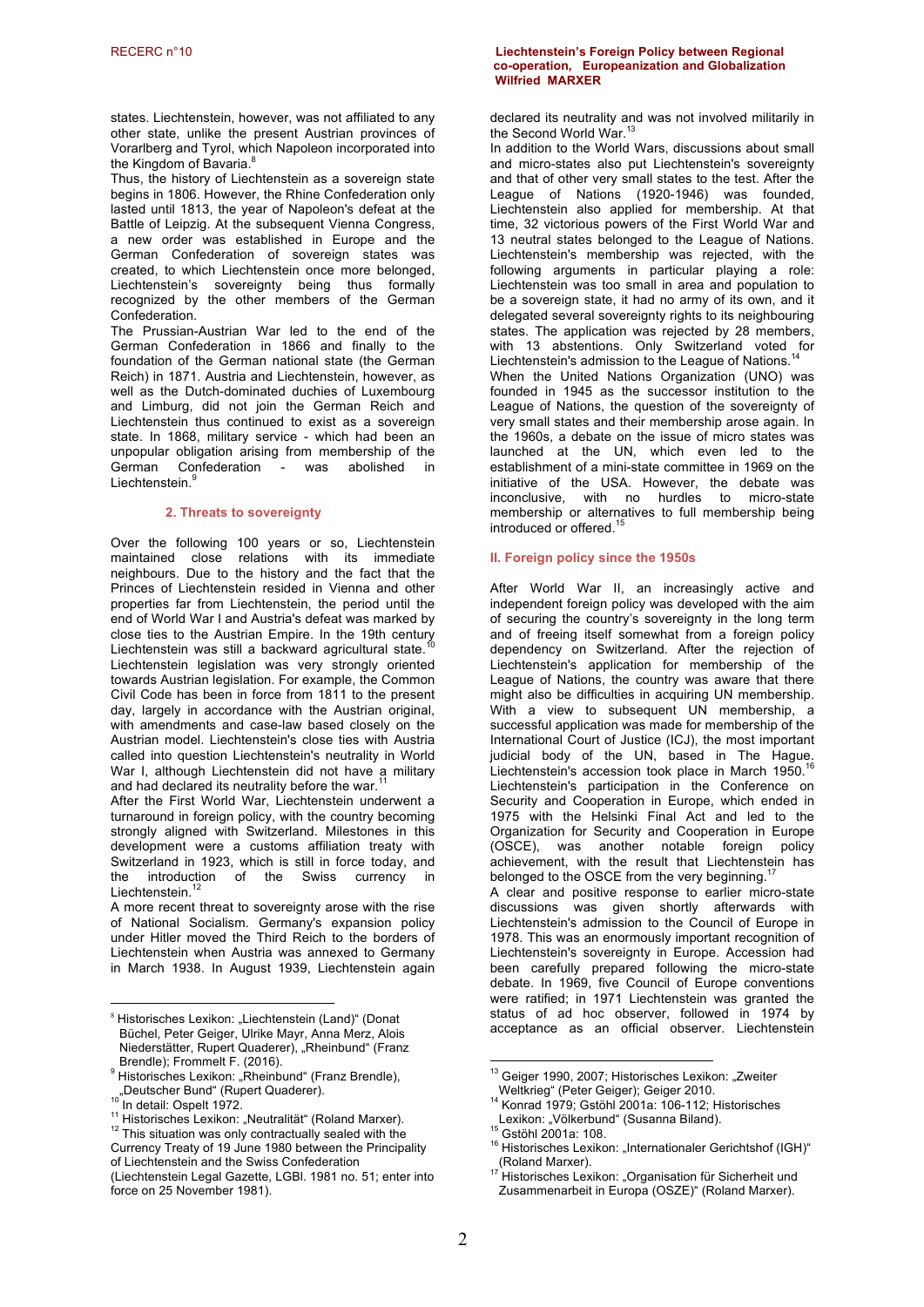acceded to numerous conventions both before and especially after its accession to the Council of Europe. The European Convention on Human Rights (ECHR) deserves special mention. Other important instruments include the Framework Convention for the Protection of National Minorities, the European Commission against Racism and Intolerance (ECRI), the Group of States against Corruption (GRECO), the European Council Convention on the Prevention of Terrorism, the European Convention on the Prevention of Torture and Inhuman or Degrading Treatment or Punishment, and others.<sup>18</sup>

Liechtenstein's ambitions continued, so that the application for membership of the United Nations (UN) was submitted and successfully approved in 1990. Liechtenstein joined the UN as its 160th member. It is also particularly noteworthy that this accession took place before that of Switzerland, further underscoring Liechtenstein's growing independence in foreign policy. Liechtenstein is also a member of several other suborganisations of the UN: Universal Postal Union (UPU, 1960), International Telecommunication Union (ITU, 1963), International Atomic Energy Agency (IAEA, 1968), World Intellectual Property Organization (WIPO, 1972), United Nations Economic Commission for Europe (ECE, 1990).<sup>1</sup>

As a member of the UN, Liechtenstein has ratified numerous conventions or is subject to UN monitoring. The following are some of the most important: the Mechanism of the Universal Periodic Review (UPR) of the UN Human Rights Council, the International Covenant on Civil and Political Rights (ICCPR), the Convention on the Rights of the Child (CRC), the Convention on the Elimination of All Forms of Discrimination against Women (CEDAW), the Convention on the Elimination of All Forms of Racial Discrimination (ICERD), the International Covenant on Economic, Social and Cultural Rights (ICESCR), the Convention against Corruption (UNCAC), the Convention against Torture (CAT), the Convention against Transnational Organized Crime (UNTOC), the Treaty of the Non-Proliferation of Nuclear Weapons (NTP), the Chemical Weapons Convention etc.

Liechtenstein's membership of the World Trade Organisation (WTO) is also worth mentioning. Liechtenstein was only indirectly involved in the predecessor organization - the General Agreement on Tariffs and Trade (GATT), founded in 1966 - as it was represented by Switzerland. In September 1995, Liechtenstein finally joined the WTO as an independent member in order to secure its international trade relations under international law.<sup>20</sup>

Until 1991, Liechtenstein was also represented by Switzerland at the European Free Trade Association (EFTA), which was founded in 1960 by Denmark, Norway, Austria, Portugal, Sweden, Switzerland and the United Kingdom.<sup>21</sup> In the run-up to membership of the European Economic Area (EEA), Liechtenstein thus developed a somewhat more independent foreign and economic policy. The following years were very important for foreign and economic policy. In 1992,

## RECERC n°10 **Liechtenstein's Foreign Policy between Regional co-operation, Europeanization and Globalization Wilfried MARXER**

Switzerland rejected the EEA agreement in a referendum, whereas Liechtenstein - also in a referendum - had accepted it. Thus, the problem arose that Liechtenstein would be in two different economic areas, namely the EEA and - via the customs treaty also the Swiss economic area, in which there are no border controls.<sup>22</sup> Negotiations with Switzerland were therefore necessary to enable parallel participation in both economic areas. Among other things, Liechtenstein had to introduce a market monitoring and control system (a Customs Office). There had been prior negotiations with the EU to the effect that the full right to freedom of movement of persons did not have to be guaranteed due to the already very high proportion of foreign residents (one third of the resident population) and the limited land area for housing.<sup>23</sup>

In the context of European integration and growing globalization, other areas of relevance to Liechtenstein should also be mentioned: the EEA finance mechanism, the International Criminal Court (ICC), the European Patent Office (EPO), the cross-border cooperation and agreements on taxes, and others. Since 2011 Liechtenstein has also been an associate Schengen/Dublin Association Agreement.<sup>24</sup>

## **III. Regional Cooperation**

As already mentioned, regional cooperation and bilateral cooperation with neighbouring countries are of great importance for Liechtenstein, despite international agreements. Several studies have examined the fact that a considerable proportion of Liechtenstein's state tasks are performed in cooperation with neighbouring states, cantons and federal states due to Liechtenstein's own resource weakness.<sup>25</sup>

Salomon (2012) has shown that cooperation agreements with one or more of the neighbouring countries – Austria, Switzerland and Germany – have increased massively over time. Between 1910 and the end of 2009, 346 agreements were concluded. Between 1910 and 1949, 34 agreements were concluded. From 1950 to 1989 there were 104 agreements. In the next ten years from 1990 to 1999 alone, 54 more were added, and in the following decade as many as 154, which means that crossborder cooperation has perpetually increased and has become more precise in terms of contracts.<sup>26</sup> Until the 1930s, Austria was the most frequent contracting partner, Switzerland in the following decades.

The most frequent agreements (135) concern health, work and social security. Agreements on construction and transport follow (66). 47 agreements concern the state, authorities and municipalities, 43 schools and science, 39 finance and customs. $27$  The agreements are divided into different types: international treaties, government conventions, administrative conventions, private law treaties and others.

A few examples can illustrate the situation. Liechtenstein, for example, has only a very limited range of hospital and health care facilities. Most

1

<sup>25</sup> Ganter/Eibel 1999; Salomon 2012. <sup>26</sup> Salomon 2012: 62. <sup>27</sup> Salomon 2012: 58.

 $18$  Seiler 1995, 2004; Historisches Lexikon: "Europarat" (Philipp Mittelberger). Actions of the Council of Council of Europe in Liechtenstein at:

https://www.coe.int/de/web/portal/liechtenstein.<br><sup>19</sup> Historisches Lexikon: "Vereinte Nationen (UNO)"<br>(Roland Marxer). UN treaties at: https://treaties.un.org/.

<sup>20</sup> Historisches Lexikon: "Welthandelsorganisation (WTO)"

<sup>(</sup>Roland Marxer). <sup>21</sup> Regierung 2016a.

<sup>&</sup>lt;sup>22</sup> Gey-Ritter 1994.<br><sup>23</sup> Frommelt Ch. 2016.<br><sup>24</sup> About EEA agreement see also: Breuss 2011; Bruha et al. (eds., 2005); Frommelt and Gstöhl 2011; Gstöhl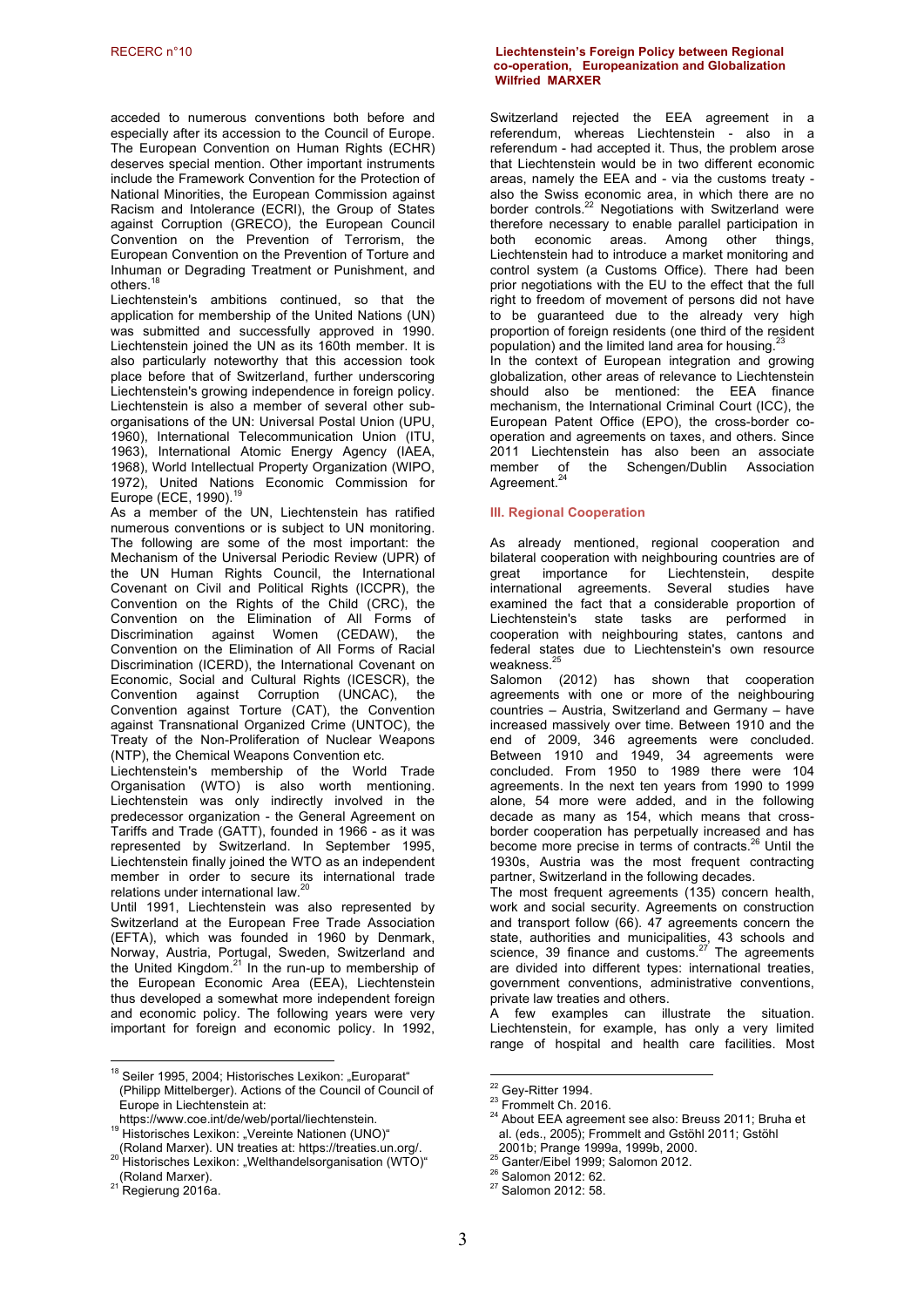hospital surgeries take place in contract hospitals in Switzerland or Austria. Most of the vocational training and tertiary education takes place abroad, with vocational schools in Switzerland and universities in Switzerland and Austria being the most important. Liechtenstein has neither an airport nor its own railway company. The most important airport for Liechtenstein is in Zurich in Switzerland, while the railway line connecting Switzerland and Austria on Liechtenstein territory is operated by the Austrian Federal Railways. Other examples include prisons, the energy industry, telecommunications, a barely developed TV service of its own and many others.

Regional Cooperation also includes cooperation and coordination with Swiss cantons and federal states of Austria and Germany. Examples include inter-cantonal agreements in which Liechtenstein is treated in a similar or equal way to a Swiss canton. Furthermore, there is close cooperation on transport issues or water protection and the management of the Rhine border river. Other connections include the Lake Constance region, including the INTERREG programmes funded by the EU. The list could be extended further and other aspects could be added. $^{28}$  It remains to be seen whether the concept of cross-border cooperation at regional level is about to flourish again, as Kirt has predicted.<sup>29</sup>

#### **IV. Trends in employment and population**

Liechtenstein experienced an enormous economic upswing in the second half of the 20th century. $30$  In 1941, significantly more people from Liechtenstein worked in neighbouring countries than vice versa. Then the tide turned completely. In 1990, already over a third of Liechtenstein employees were commuters from Austria and Switzerland. With membership in the EEA, the Liechtenstein economy has continued to boom and the number of jobs has reached the number of the entire resident population up to the present day. This was only possible thanks to a growing number of commuters: by the end of 2016, 54 percent of all employees in Liechtenstein were commuters. It is remarkable that industry generates 39 percent of gross value added (as of 2015). This figure is significantly higher than that of other states, although Liechtenstein is perceived primarily as a financial center. $31$ 

The Liechtenstein economy has thus experienced a further and additional upswing with the EEA agreement and has not only continued, but even accelerated, its development since the  $1940s<sup>32</sup>$  Even the global economic crisis after 2008 and the simultaneously increasing regulatory pressure on the Liechtenstein financial centre has not halted this development.

The accession to the EEA is positively evaluated by almost all stakeholders in Liechtenstein.<sup>33</sup> It ensures access to the extremely important European market without compromising access to the equally important Swiss market. The special regulation on the free movement of persons also prevents the high demand for labour from leading to a massive increase in the numbers of people taking up residence in Liechtenstein.<sup>34</sup>

## RECERC n°10 **Liechtenstein's Foreign Policy between Regional co-operation, Europeanization and Globalization Wilfried MARXER**

Graph 1: Population, employees and commuters in Liechtenstein (1941-2016)



Source: Amt für Statistik. Bevölkerungsstatistik. Beschäftigungsstatistik

Without this special arrangement, a high level of immigration to Liechtenstein would be expected.<sup>35</sup> In principle, the small state poses hurdles to prosperous economic development in terms of market size, difficult market access, and market and negotiating power. Straubhaar, on the other hand, sees the following advantages that the small state can exploit for its development: quick and flexible decisions. better coverage of microeconomic preferences due to decentralisation and taxation according to the principle of equivalence.<sup>36</sup> The question of the economic advantages and disadvantages of small states has not been conclusively answered scientifically, but at least it allows the option that by means of wise action or even through fortunate circumstance small states do not have to be among the losers. Merki also contrasts the disadvantages of small states - small domestic market, strong impact of external shocks and influences, increasing economies of scale as a disadvantage of small economies, especially in the provision of public goods - with numerous advantages: Structural openness in comparison to larger, internally oriented states, specialization in niche products, effectiveness of the political-economic regime, finally also the outsourcing of public tasks, which can prove to be cost-<br>  $\frac{3}{37}$ saving for the state.<sup>3</sup>

## **V. Foreign policy and diplomacy priorities**

It can already be deduced from the statements made so far that securing state sovereignty on the one hand and promoting economic development on the other are the main driving forces and goals of Liechtenstein foreign policy. However, the government also points to a number of other objectives.

<sup>&</sup>lt;sup>28</sup> Regierung 2016.

<sup>28</sup> Kirt 2004: 169<br><sup>30</sup> Merki 2007a, 2007b; Simon 2008.<br><sup>31</sup> Brunhart and Frommelt 2018: 10.<br><sup>32</sup> Prange 1999a, 1999b, 2000; Brunhart 2013.<br><sup>33</sup> Frommelt 2015.<br><sup>34</sup> Frommelt 2012, 2016; Marxer (ed.) 2012.

<sup>35</sup>  $^5$  Marxer, Märk-Rohrer and Büsser 2016: 56-60; Stokar et al. 2016.

 $36 \text{ Straubhaar } 2005$ : 159-160.<br> $37 \text{ Merki } 2007b$ , S. 215-219.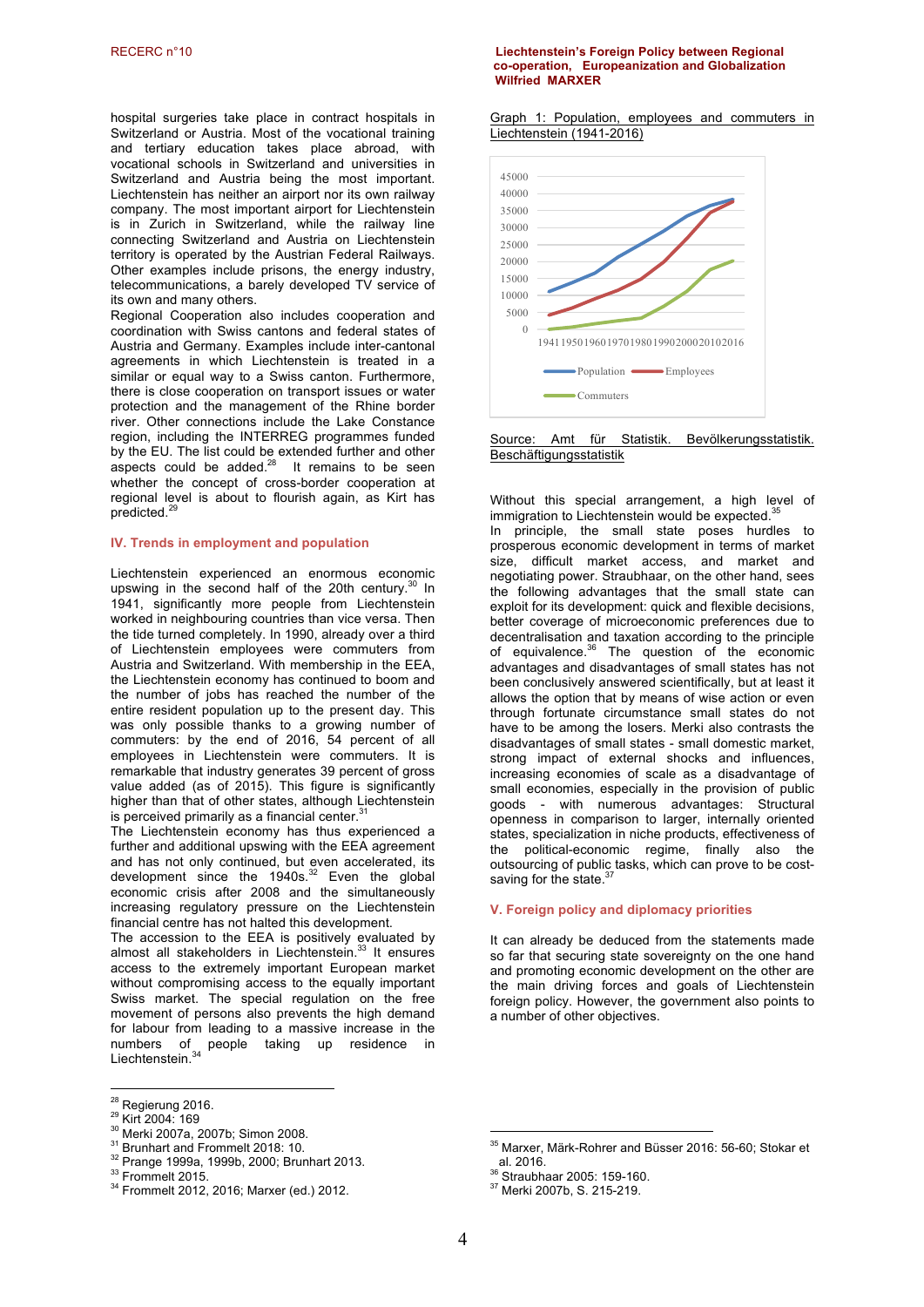## **1. Foreign policy priorities**

The government's brochure on Liechtenstein foreign policy (Liechtenstein's foreign policy - reliable, committed, showing solidarity)<sup>38</sup> lists six priorities:

• Neighborhood policy and relations with other priority countries

- European integration
	- Multilateral cooperation
		- Foreign economic policy

and financial centre policy

• Protection of human rights and the rule of law

• International solidarity The first four priorities concerning regional cooperation and international agreements have been addressed above. They are essential for a dependent small state with limited resources, has to adapt to an increasing international regulatory network $^{39}$  and wishes to concentrate on promising niches.<sup>40</sup>

The other two priorities relate to human rights and the rule of law on the one hand, and international solidarity on the other. In this context, it should be mentioned that Liechtenstein, as a small, vulnerable state, is particularly dependent on compliance with laws and regulations, also in an international context. In the absence of military and economic enforcement power, international treaties in particular offer economic policy protection and security. This security does not apply if principles of the rule of law are subverted or fundamental and human rights are violated. Respect for and promotion of human rights is not only a democratic and humanist imperative, but also a crucial means of curbing uncontrolled flows of migrants and movements of refugees around the world. A small state also has a particularly high degree of credibility in such matters and can present itself positively.<sup>41</sup> A similar priority should be given to international solidarity. As a rich country, Liechtenstein sees it as its duty to help poorer countries and/or their populations. This is reflected in the goal of spending the 0.7 percent of gross national income demanded by the UN on official development assistance (ODA). This figure actually rose from 0.3 to 0.7 percent between 2000 and 201<sup>42</sup>. but has fallen slightly thereafter.<sup>43</sup>

## **2. Embassies and representations**

Due to the scarcity of resources, Liechtenstein must concentrate on the most important states and organizations with regard to its own embassies. The table lists the cities in which Liechtenstein is diplomatically represented. In Switzerland, it is Bern, with the Embassy to Switzerland, and Geneva with representation in several international organisations. The Embassy in Vienna is both an embassy to Austria and representation at the OSCE and the UN. Embassies for Germany and the United States are maintained in Berlin and Washington. Other embassies or diplomatic missions are located in Brussels (Belgium, EU, EEA), Strasbourg (Council of Europe), and New York (UNO). There is also a non-resident embassy to the Holy See in Rome.<sup>4</sup>

 $\overline{a}$ 

## RECERC n°10 **Liechtenstein's Foreign Policy between Regional co-operation, Europeanization and Globalization Wilfried MARXER**

Table 1: Liechtenstein embassies and representations

| City                         | Country                       | Organisation            |
|------------------------------|-------------------------------|-------------------------|
| Bern                         | Switzerland                   |                         |
| Vienna                       | Austria,<br>Czech<br>Republic | UN, OSCE                |
| Berlin                       | Germany                       |                         |
| Washington                   | USA                           |                         |
| <b>Brussels</b>              | Belgium                       | EU, EEA                 |
| Geneva                       |                               | EFTA, WTO,<br><b>UN</b> |
| Strasbourg                   |                               | Council of<br>Europe    |
| New York                     |                               | UN                      |
| Source: Regierung 2016b: 19. |                               |                         |

The number of embassies is limited. However, since 1919 good neighbourly relations with Switzerland have guaranteed Liechtenstein citizens access to Swiss embassies in states without Liechtenstein representation.<sup>45</sup>

#### **Conclusion**

In the second half of the 20th century, the Principality of Liechtenstein pursued an increasingly active foreign policy that reduced its dependence on neighbouring countries and expanded its network of relations to include the European and global dimension, without abandoning its close relations in the region and with neighbouring countries. This has not only strengthened state sovereignty and international recognition, but has also contributed to rapid economic development. With good relations with neighbouring countries and in the region, membership of important international organisations, in particular the European Economic Area, and a diversified economy, Liechtenstein currently finds itself in a comfortable situation. On the other hand, the Liechtenstein economy is highly dependent on foreign markets and reacts sensitively to economic developments. Therefore, changes must always be responded to quickly and pragmatically. This has worked well in recent decades, but it is no guarantee for the future. It must also be pointed out that the electorate in Liechtenstein must support significant developments and that the political elites must work to convince them accordingly. This concerns measures at the legislative level - for example in tax law - as well as financial decisions and international treaties.

## **References**

Amt für Statistik. Indikatoren für eine nachhaltige Entwicklung 2016.

BREUSS, Emilia. Die Zukunft des Kleinstaates in der europäischen Integration. Eine Untersuchung unter<br>besonderer Berücksichtigung des Fürstentums Berücksichtigung Liechtenstein. Diss. Univ. Hamburg. Schaan: Verlag der Liechtensteinischen Akademischen Gesellschaft (Liechtensteinische Politische Schriften, 49). 2016.

Bruha, Thomas; Pállinger, Zoltán Tibor; Quaderer, Roger (Hg.) Liechtenstein - 10 Jahre im EWR. Bilanz, Herausforderungen, Perspektiven. Schaan: Verlag der Liechtensteinischen Akademischen Gesellschaft. 2005.

<u>.</u>

<sup>&</sup>lt;sup>38</sup> Regierung 2016b.<br><sup>39</sup> Wille 2005; Frommelt and Gstöhl 2011.<br><sup>40</sup> See Simon 2006; Kocher 2004.<br><sup>41</sup> Wenaweser 2004.<br><sup>42</sup> Amt für Statistik 2016: 29.<br><sup>43</sup> Liechtensteinischer Entwicklungsdienst 2018: 4.<br><sup>44</sup> Regierung

<sup>&</sup>quot;Auslandsvertretungen" (Roland Marxer).

 $45$  Regierung 2016b: 8.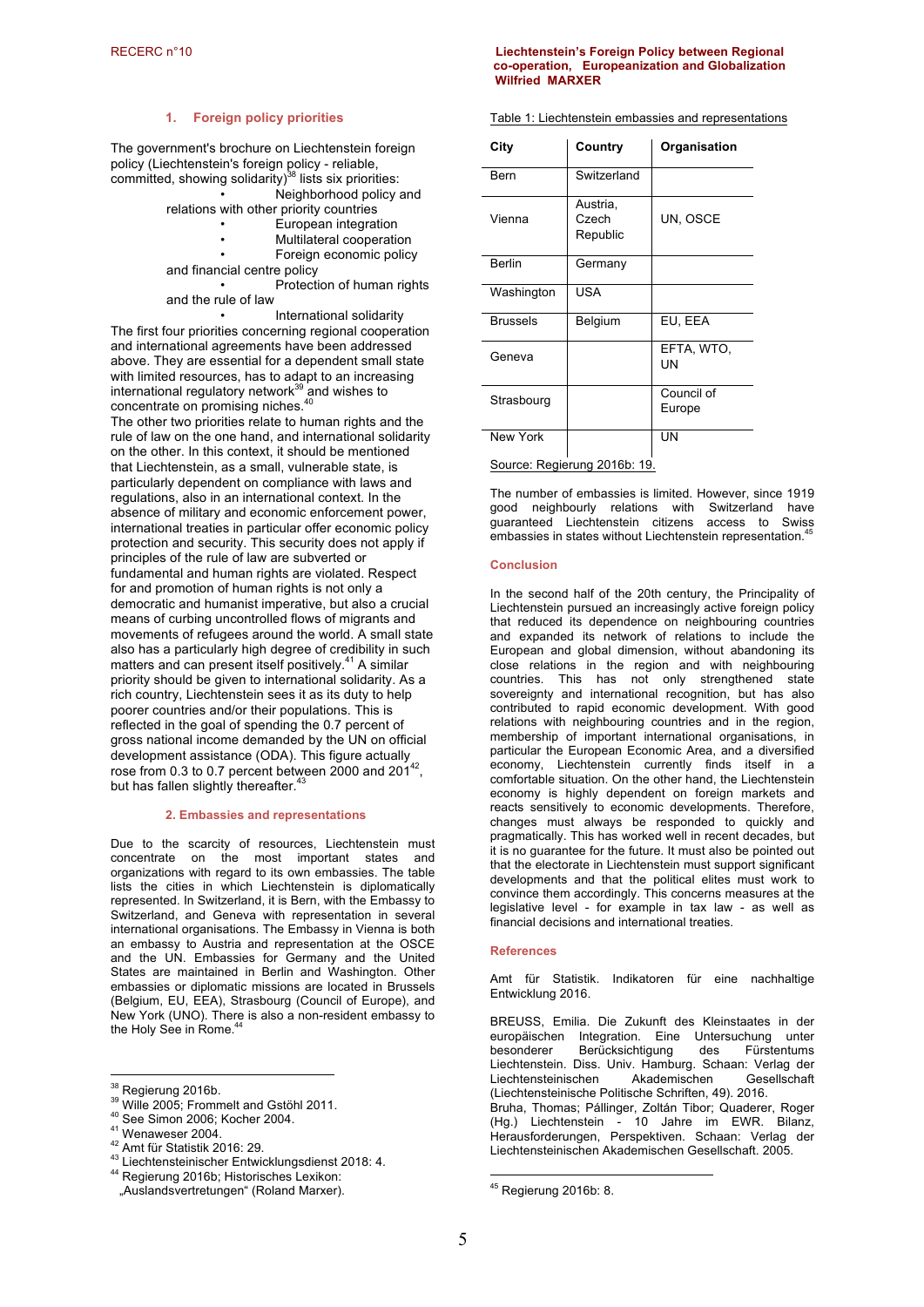BRUNHART, Andreas. Der Klein(st)staat Liechtenstein und seine grossen Nachbarländer: Eine wachstums- und<br>konjunkturanalytische Gegenüberstellung. Bendern Gegenüberstellung. Bendern (Arbeitspapiere Liechtenstein-Institut, 44). 2013.

BRUNHART, Andreas; Frommelt, Christian. Economic and financial data on Liechtenstein. ed. Government of the Principality of Liechtenstein. Vaduz. 2018.

BUSEK, Erhard; Hummer, Waldemar (Hg.). Der Kleinstaat als Akteur in den Internationalen Beziehungen. Schaan: Liechtensteinischen Gesellschaft (Liechtenstein Politische Schriften, 39). 2004.

FROMMEL, Christian. Europarechtliche und europapolitische Rahmenbedingungen der Migration. In: W. Marxer (Hg.): Migration. Fakten und Analysen zu Liechtenstein. Bendern, 58–83. 2012.

FROMMELT, Christian. 20 Jahre EWR-Abkommen: Wie stehen die Liechtensteinerinnen und Liechtensteiner heute zum EWR? Ergebnisse einer repräsentativen Umfrage. Bendern (LI Aktuell 2/2015). 2015.

FROMMELT, Christian. Liechtenstein's tailor-made arrangements in the EEA: A small state's creative solutions in European integration. In: S. Wolf (Hg.): State size matters. Politik und Recht im Kontext von Kleinstaatlichkeit und Monarchie. Wiesbaden, 131–162. 2016.

FROMMELT, Christian; GSHÖHL, Sieglinde. Liechtenstein and the EEA: the Europeanization of a (very) small state. Oslo: Europautredningen. 2011.

FROMMELT, Fabian. Die liechtensteinische Souveränität zwischen Rheinbund und Wiener Kongress im Spiegel der Geschichtsschreibung. In: Kunstmuseum Liechtenstein, Liechtenstein-Institut und Historischer Verein für das Fürstentum Liechtenstein (Hg.): "Wer Bescheid weiss, ist bescheiden". Festschrift zum 90. Geburtstag von Georg Malin. Schaan: Verlag der Liechtensteinischen Akademischen Gesellschaft (Liechtenstein Politische Schriften, 58), S. 147-172. 2016.

GANTNE, Manfried; Eibl, Johann. Öffentliche Aufgabenerfüllung im Kleinstaat. Das Beispiel Fürstentum Liechtenstein. Vaduz: Verlag der Liechtensteinischen Akademischen Gesellschaft (Liechtenstein Politische Schriften, 28). 1999.

GEIGER, Peter. Anschlussgefahren und<br>Anschlusstendenzen in der liechtensteinischen Anschlusstendenzen Geschichte. Verlag der Liechtensteinischen Akademischen Gesellschaft. In: Peter Geiger und Arno Waschkuhn (Hg.): Liechtenstein. Kleinheit und Interdependenz, Bd. 14. Vaduz: Verlag der Liechtensteinischen Akademischen Gesellschaft (Liechtenstein Politische Schriften, 14), S. 51- 90. 1990.

GEIGER, Peter. Der Kleinstaat in der Ära der Weltkriege. In: Dieter Langewiesche (Hg.): Kleinstaaten in Europa. Symposium am Liechtenstein-Institut zum Jubiläum 200 Jahre Souveränität Fürstentum Liechtenstein 1806-2006. Schaan: Verlag der Liechtensteinischen Akademischen Gesellschaft (Liechtenstein Politische Schriften, Bd. 42), S. 137-174. 2007.

GEIGER, Peter. Kriegszeit. Liechtenstein 1939 bis 1945 (2 Vol.). Vaduz/Zürich: Verlag des Historischen Vereins für das Fürstentum Liechtenstein/Chronos Verlag. 2010. Gey-Ritter, Katja (1994): Das Fürstentum Liechtenstein zwischen EWR und Schweiz-Bindung. Diplomarbeit Hochschule St. Gallen. 1994.

## RECERC n°10 **Liechtenstein's Foreign Policy between Regional co-operation, Europeanization and Globalization Wilfried MARXER**

GSHÖHL, Sieglinde. Der Mikrostaat als Variante des Kleinstaates? Erfahrungen mit UNO und EU. In: Romain Kirt und Arno Waschkuhn (Hg.): Kleinstaaten-Kontinent Europa. Baden-Baden: Nomos (Schriften des Zentrums für Europäische Integrationsforschung, 35), S. 101-124. 2001 a.

GSHÖHL, Sieglinde. Flexible Integration für Kleinstaaten? Liechtenstein und die Europäische Union. Schaan: Verlag der Liechtensteinischen Akademischen Gesellschaft (Liechtenstein Politische Schriften, 33). 2001b.

Historisches Lexikon für das Fürstentum Liechtenstein. Arthur Brunhart (ed.). Vaduz/Zürich: Verlag des Historischen Liechtenstein/Chronos Verlag. 2013.

KIRT, Romain. Der Kleinstaat im Zeitalter der Globalisierung. In: Erhard Busek und Waldemar Hummer (Hg.): Der Kleinstaat als Akteur in den Internationalen Beziehungen. Schaan: Verlag der Liechtensteinischen Akademischen Gesellschaft (Liechtenstein Politische Schriften, 39), S. 155-169. 2004.

KOCHER, Martin. Aussenabhängigkeit und der öffentliche Sektor von Kleinstaaten. In: Erhard Busek und Waldemar Hummer (Hg.): Der Kleinstaat als Akteur in den Internationalen Beziehungen. Schaan: Verlag der Liechtensteinischen Akademischen Gesellschaft (Liechtenstein Politische Schriften, 39), S. 107-189. 2004.

KONRAD, Helmut. Die Völkerbundsdiskussion in Liechtenstein. Seminararbeit. Schaan. 1979.

LANGEWIESCHE, Dieter (Hg.). Kleinstaaten in Europa. Symposium am Liechtenstein-Institut zum Jubiläum 200 Jahre Souveränität Fürstentum Liechtenstein 1806-2006. Schaan: Verlag der Liechtensteinischen Akademischen Gesellschaft (Liechtenstein Politische Schriften, Bd. 42). 2007.

Liechtensteinischer Entwicklungsdienst. Jahresbericht 2017 der Stiftung Liechtensteinischer Entwicklungsdienst. 2018.

MARXER, Wilfried (forthcoming): Direkte Demokratie in Liechtenstein. Entwicklung, Regelungen, Praxis. Vaduz:<br>Verlag der Liechtensteinischen Akademischen Verlag der Liechtensteinischen Gesellschaft (Liechtenstein Politische Schriften, 60).

MARXER, Wilfried (Hg.). Migration. Fakten und Analysen zu Liechtenstein. Bendern: Liechtenstein-Institut.

Marxer, Wilfried; Märk-Rohrer, Linda; Büsser, Roman (2016): Umfrage bei Grenzgängerinnen und Grenzgängern in Liechtenstein. Studie im Auftrag der Stiftung Zukunft.li. Bendern. 2012.

MARXER, Wilfried; PÀLLINGER, Zoltán Tibor. System contexts and system effects of direct democracy - direct democracy in Liechtenstein and Switzerland compared. In: Zoltán Tibor Pállinger, Bruno Kaufmann, Wilfried Marxer und Theo Schiller (Hg.): Direct Democracy in Europe. Wiesbaden: VS Verlag für Sozialwissenschaften (Direct Democracy in Modern Europe, 1), S. 12-29. 2007.

MERKI, Christoph Maria. Wirtschaftswunder Liechtenstein. Die rasche Modernisierung einer kleinen Volkswirtschaft im 20. Jahrhundert. Zürich/Vaduz: Chronos/Verlag des Historischen Vereins im Fürstentum Liechtenstein. 2007a.

MERKI, Christoph Maria. Kleine Staaten, grosser Erfolg? Überlegungen aus wirtschaftsgeschichtlicher Sicht. In: Dieter Langewiesche (Hg.): Kleinstaaten in Europa. Symposium am Liechtenstein-Institut zum Jubiläum 200 Jahre Souveränität Fürstentum Liechtenstein 1806-2006. Schaan: Verlag der Liechtensteinischen Akademischen